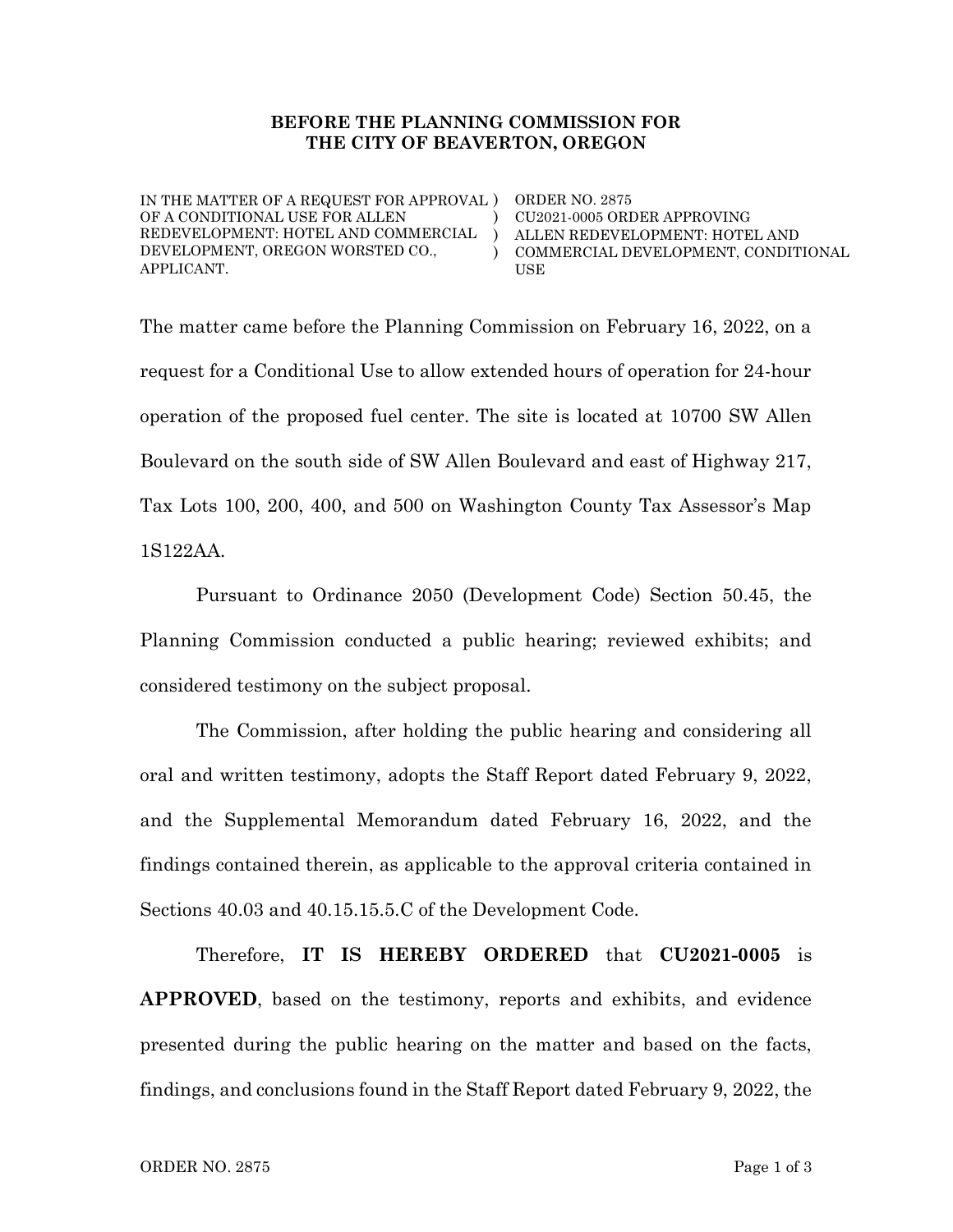Supplemental Memorandum dated February 16, 2022, and the findings contained therein, subject to the condition of approval as follows:

## A. General Conditions, the Applicant shall:

1. Ensure the associated land use applications CU2021-0004, DR2021-0027, LD2021-0002, LO2021-0001, and TP2021-0003 have been approved. (Planning / SK)

Motion CARRIED, by the following vote:

AYES: Lawler, Winter, Glenewinkel, Nye, Saldanha, Teater NAYS: None. ABSTAIN: None. ABSENT: McCann

Dated this  $\frac{16}{\text{day of}}$  day of February 2022.

To appeal the decision of the Planning Commission, as articulated in Land Use Order No. 2875 an appeal must be filed on an Appeal form provided by the Director at the City of Beaverton Community Development Department's office by no later than 4:30 p.m. on  $, 2022.$ March 17